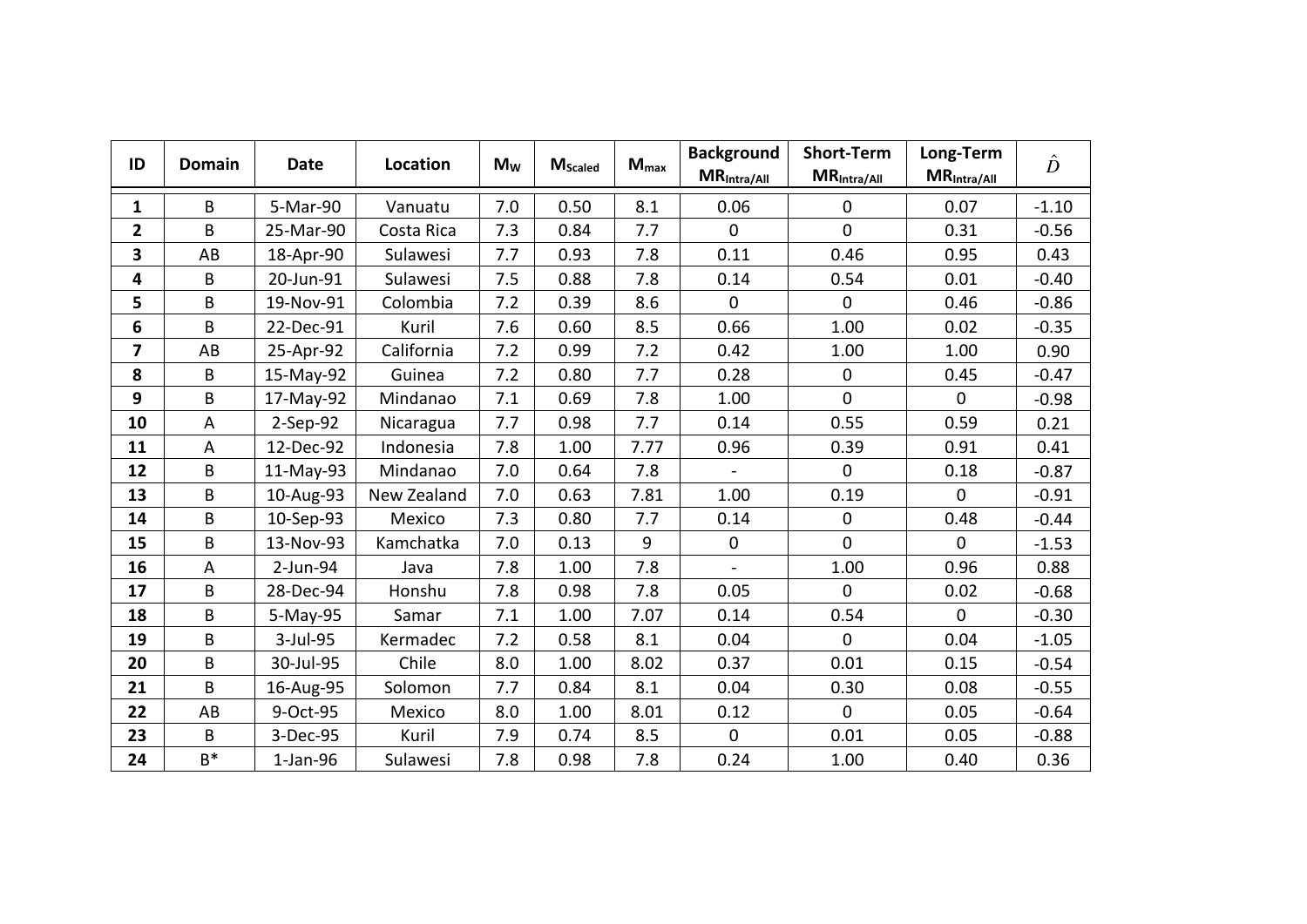| 25 | B            | 7-Feb-96   | Kuril       | 7.2 | 0.41 | 8.5  | $\mathbf 0$    | $\overline{0}$ | $\mathbf 0$  | $-1.25$ |
|----|--------------|------------|-------------|-----|------|------|----------------|----------------|--------------|---------|
| 26 | AB           | 17-Feb-96  | Indonesia   | 8.2 | 1.00 | 8.22 | 1.00           | 0.58           | 0.66         | 0.31    |
| 27 | A            | 21-Feb-96  | Peru        | 7.5 | 0.84 | 7.9  | 0.13           | 0              | 0.58         | $-0.32$ |
| 28 | B            | 25-Feb-96  | Mexico      | 7.1 | 0.66 | 7.9  | 0.65           | 0.23           | 0.18         | $-0.69$ |
| 29 | B            | 29-Apr-96  | Papua       | 7.2 | 0.70 | 7.9  | 0.03           | 0.11           | 0.07         | $-0.83$ |
| 30 | B            | 10-Jun-96  | Aleutian    | 7.9 | 0.69 | 8.6  | 0.02           | $\mathbf 0$    | 0.25         | $-0.75$ |
| 31 | $B^*$        | 11-Jun-96  | Samar       | 7.1 | 1.00 | 7.1  | $\mathbf 0$    | 1.00           | 0.53         | 0.49    |
| 32 | B            | 12-Nov-96  | Peru        | 7.7 | 0.84 | 8.1  | 0.59           | $\pmb{0}$      | 0.48         | $-0.40$ |
| 33 | B            | 20-Sep-97  | Kermadec    | 7.0 | 0.51 | 8.1  | $\mathbf 0$    | $\pmb{0}$      | $\mathbf 0$  | $-1.16$ |
| 34 | B            | 25-Nov-97  | Sulawesi    | 7.0 | 0.66 | 7.8  | $\mathbf 0$    | $\pmb{0}$      | $\mathbf 0$  | $-1.01$ |
| 35 | B            | 5-Dec-97   | Kamchatka   | 7.8 | 0.46 | 9    | 0.19           | $\pmb{0}$      | 0.38         | $-0.86$ |
| 36 | $\mathsf{C}$ | 30-Jan-98  | Chile       | 7.1 | 0.58 | 8    | $\mathbf 0$    | $\pmb{0}$      | 0.65         | $-0.51$ |
| 37 | $\mathsf{C}$ | $1-Apr-98$ | Indonesia   | 7.0 | 0.37 | 8.4  | $\overline{0}$ | $\overline{0}$ | 1.00         | $-0.40$ |
| 38 | AB           | 17-Jul-98  | Papua       | 7.0 | 0.73 | 7.61 | 0.96           | 1.00           | 1.00         | 0.65    |
| 39 | B            | 4-Aug-98   | Ecuador     | 7.2 | 0.36 | 8.6  | $\mathbf 0$    | $\pmb{0}$      | $\mathbf{0}$ | $-1.30$ |
| 40 | <b>BC</b>    | 16-May-99  | Papua       | 7.1 | 0.63 | 7.9  | 0.52           | $\pmb{0}$      | 0.57         | $-0.53$ |
| 41 | B            | 19-Nov-99  | Papua       | 7.0 | 0.70 | 7.7  | $\mathbf 0$    | $\overline{0}$ | 0.10         | $-0.88$ |
| 42 | B            | 23-Jun-01  | Peru        | 8.4 | 1.00 | 8.41 | 0.55           | 0.02           | 0.34         | $-0.35$ |
| 43 | B            | 5-Mar-02   | Mindanao    | 7.5 | 0.82 | 7.9  | $\mathbf{0}$   | 1.00           | $\Omega$     | $-0.16$ |
| 44 | AB           | 8-Sep-02   | Papua       | 7.6 | 1.00 | 7.61 | 0.90           | 1.00           | 0.04         | 0.06    |
| 45 | B            | 22-Jan-03  | Mexico      | 7.5 | 0.78 | 8    | 0.04           | $\mathbf 0$    | $\Omega$     | $-0.89$ |
| 46 | B            | 17-Mar-03  | Alaska      | 7.1 | 0.27 | 8.7  | 0.03           | $\overline{0}$ | 0.87         | $-0.61$ |
| 47 | B            | 21-Aug-03  | New Zealand | 7.2 | 0.74 | 7.81 | 0.18           | 0.54           | 0.01         | $-0.55$ |
| 48 | B            | 25-Sep-03  | Hokkaido    | 8.2 | 1.00 | 8.2  | 0.60           | 0              | 0.05         | $-0.63$ |
| 49 | B            | 31-Oct-03  | Houshu      | 7.0 | 0.06 | 9.12 | 0.14           | 0.10           | $\mathbf 0$  | $-1.53$ |
| 50 | B            | 17-Nov-03  | Aleutian    | 7.8 | 0.59 | 8.7  | 0.02           | 0.22           | 0.31         | $-0.65$ |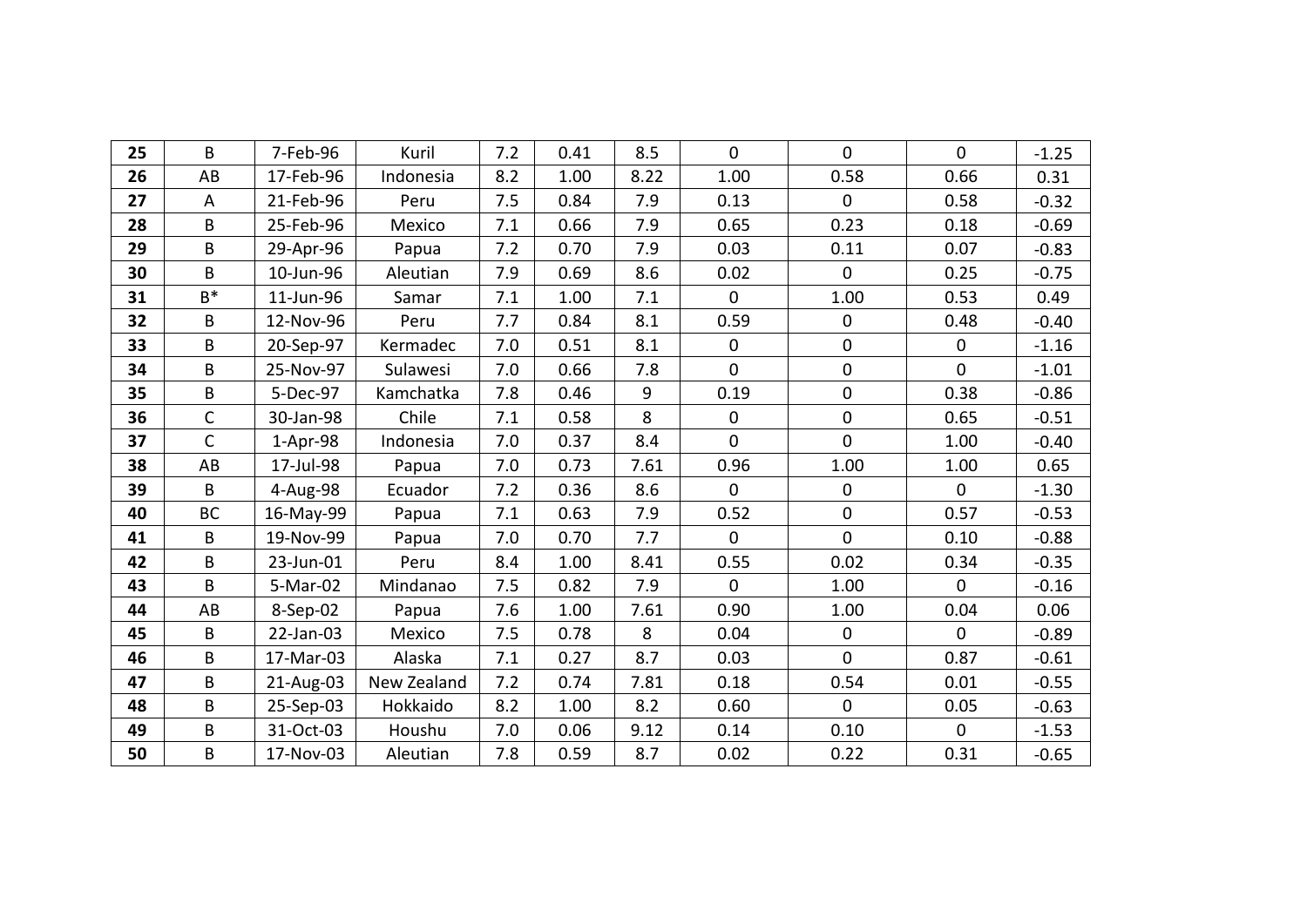| 51 | AB           | 27-Dec-03  | Loyalty        | 7.3 | 0.64 | 8.1  | 0.24        | 0.79             | 0.64         | 0.10    |
|----|--------------|------------|----------------|-----|------|------|-------------|------------------|--------------|---------|
| 52 | AB           | 11-Nov-04  | Indonesia      | 7.6 | 0.92 | 7.77 | 0.75        | 0.63             | 0.94         | 0.52    |
| 53 | BC           | 28-Nov-04  | Hokkaido       | 7.0 | 0.52 | 8.1  | 0.13        | $\mathbf{0}$     | 0.03         | $-1.12$ |
| 54 | <b>ABC</b>   | 26-Dec-04  | Sumatra        | 9.2 | 1.00 | 9.2  | 0.29        | 0.33             | 0.58         | 0.07    |
| 55 | B            | 28-Mar-05  | Sumatra        | 8.7 | 1.00 | 8.65 | 0.27        | 0.29             | 0.03         | $-0.44$ |
| 56 | $\mathsf{C}$ | 16-Aug-05  | Honshu         | 7.2 | 0.16 | 9.12 | 0.38        | $\mathbf{0}$     | 0.03         | $-1.47$ |
| 57 | A            | 17-Jul-06  | Java           | 7.7 | 1.00 | 7.74 | 0.58        | 0.58             | 0.99         | 0.61    |
| 58 | AB           | 15-Nov-06  | Kuril          | 8.3 | 1.00 | 8.33 | 0.23        | 0.94             | 0.99         | 0.86    |
| 59 | $\mathsf{B}$ | 25-Mar-07  | Vanuatu        | 7.2 | 0.58 | 8.1  | 0.87        | $\mathbf{0}$     | 0.43         | $-0.70$ |
| 60 | AB           | $1-Apr-07$ | Solomon        | 8.1 | 1.00 | 8.1  | 0.85        | 0.53             | 0.42         | 0.07    |
| 61 | BC           | 15-Aug-07  | Peru           | 8.0 | 1.00 | 8    | 0.21        | 0.20             | 0.04         | $-0.50$ |
| 62 | $\sf B$      | $2-Sep-07$ | Santa Cruz Is. | 7.3 | 0.90 | 7.5  | 0.64        | $\mathbf 0$      | 0.28         | $-0.52$ |
| 63 | <b>BC</b>    | 12-Sep-07  | Sumatra        | 8.5 | 0.79 | 9    | 0.04        | $\mathbf 0$      | $\mathbf{0}$ | $-0.88$ |
| 64 | C            | 12-Sep-07  | Sumatra        | 7.9 | 0.52 | 9    | 0.42        | $\pmb{0}$        | 0.19         | $-0.98$ |
| 65 | $\sf{B}$     | 13-Sep-07  | Mentawai       | 7.1 | 0.41 | 8.4  | 0.56        | $\boldsymbol{0}$ | $\mathbf 0$  | $-1.24$ |
| 66 | C            | 14-Nov-07  | Chile          | 7.8 | 0.62 | 8.6  | 0.12        | $\pmb{0}$        | 0.80         | $-0.33$ |
| 67 | $\mathsf{C}$ | 19-Dec-07  | Aleutian       | 7.2 | 0.38 | 8.6  | 0.05        | $\pmb{0}$        | 0.33         | $-0.99$ |
| 68 | $\sf B$      | 20-Feb-08  | Simeulue       | 7.3 | 0.17 | 9.2  | 0.01        | $\pmb{0}$        | 0.01         | $-1.47$ |
| 69 | B            | 25-Feb-08  | Mentawai       | 7.2 | 0.48 | 8.4  | $\mathbf 0$ | $\Omega$         | $\mathbf{0}$ | $-1.18$ |
| 70 | B            | 9-Apr-08   | Loyalty        | 7.3 | 0.66 | 8.1  | 0.02        | 0.75             | 0.32         | $-0.20$ |
| 71 | B            | 19-Jul-08  | Honshu         | 7.0 | 0.04 | 9.12 | 0.13        | $\mathbf 0$      | 0.91         | $-0.81$ |
| 72 | $\sf B$      | 29-Sep-08  | Kermadec       | 7.1 | 0.54 | 8.1  | 0.05        | $\pmb{0}$        | $\mathbf 0$  | $-1.12$ |
| 73 | B            | 16-Nov-08  | Sulawesi       | 7.4 | 0.81 | 7.8  | 0.02        | $\mathbf 0$      | $\mathbf{0}$ | $-0.86$ |
| 74 | AB           | 3-Jan-09   | Papua          | 7.7 | 0.78 | 8.2  | 0.47        | 0.01             | 0.56         | $-0.38$ |
| 75 | $AB*$        | 15-Jul-09  | New Zealand    | 7.8 | 1.00 | 7.81 | 0.87        | 0.07             | 0.07         | $-0.57$ |
| 76 | B            | 7-Oct-09   | Vanuatu        | 7.6 | 0.88 | 7.9  | 0.08        | $\mathbf 0$      | 0.54         | $-0.31$ |